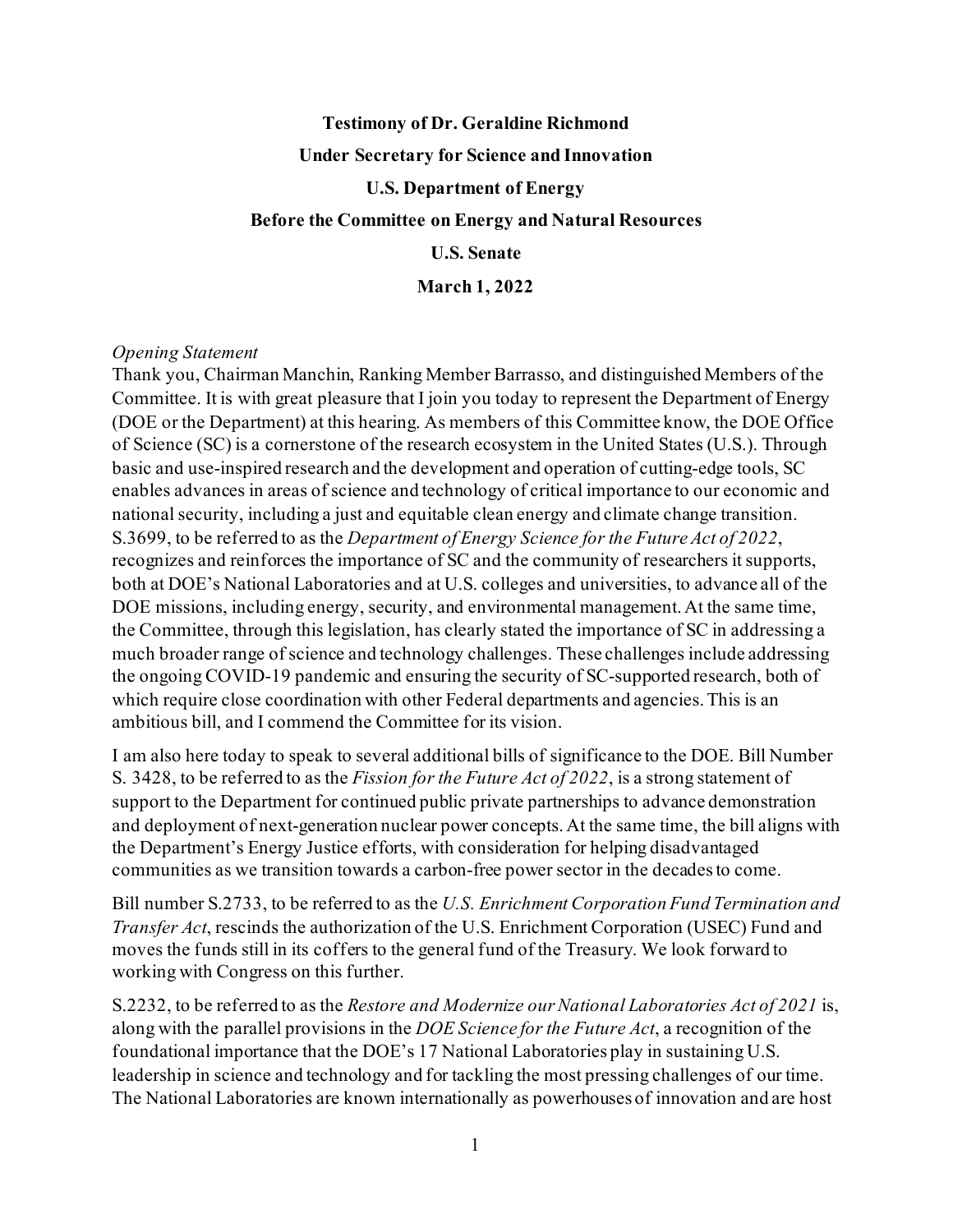to many of the world's leading capabilities for scientific discovery and technology development. As Secretary Granholm describes them, they're the Nation's "solutions factories." This complex of 17 laboratories has its origins in the Manhattan Project, with some of the labs entering their eighth decade of operation. DOE recognizes that significant investment is required to ensure that DOE's Laboratories are positioned to continue their long history of groundbreaking discovery.

Finally, H.R.3119, to be referred to as the *Energy Emergency Leadership Act*, and S.2302 would assign the Department's responsibilities in energy sector security and in responding to energy sector emergencies to an Assistant Secretary at the Department. Disruptions to the energy system in the U.S. can have devastating consequences, and the Department's Office of Cybersecurity, Energy Security, and Emergency Response plays an essential role in mitigating the risk of disruptions and responding rapidly when disruptions occur. Executing on this mission requires a team of professionals with the unique training and experience needed to understand and mitigate the risks and respond rapidly when crises do occur.

I look forward to discussing the legislation more in depth.

#### *S.3699*

# **Introduction**

The Office of Science's (SC) core mission is to deliver both the scientific discoveries and major scientific tools that will transform our understanding of nature and advance the energy, economic, and national security goals of the U.S. It is the largest Federal sponsor of basic research in the physical sciences and the lead in supporting fundamental scientific research for our energy future. Over decades, the investments and accomplishments in basic research and enabling research capabilities we've made have provided the foundation for countless new technologies that have benefited large and small businesses and launched new industries. These investments have contributed immensely to our Nation's economy, national security, and quality of life.

SC continues this work today.

The core science programs in SC—Advanced Scientific Computing Research (ASCR), Biological and Environmental Research (BER), Basic Energy Sciences (BES), Fusion Energy Sciences (FES), High Energy Physics (HEP), and Nuclear Physics (NP)—along with the Offices of Isotope R&D and Production (IRDP) and Accelerator R&D and Production (ARDP) support research conducted at hundreds of universities and all 17 of DOE's National Laboratories, including the 10 for which SC has direct stewardship responsibility. SC supports different types of research programs—from single investigators and small teams to large, multi-disciplinary, multi-institutional collaborations. These programs probe fundamental questions to address nature's most compelling mysteries—from fundamental subatomic particles, atoms, and molecules that form the building blocks of our universe, to highly complex and dynamic systems, such as energy storage processes, microbial cells, and carbon cycling in the environment. The knowledge gleaned from this research provides the foundation for new discoveries and innovations that are essential to fulfilling the Department's missions.

Many of the transformative scientific discoveries made by our research community are enabled by our stewardship of 28 scientific user facilities, which are available to all researchers based on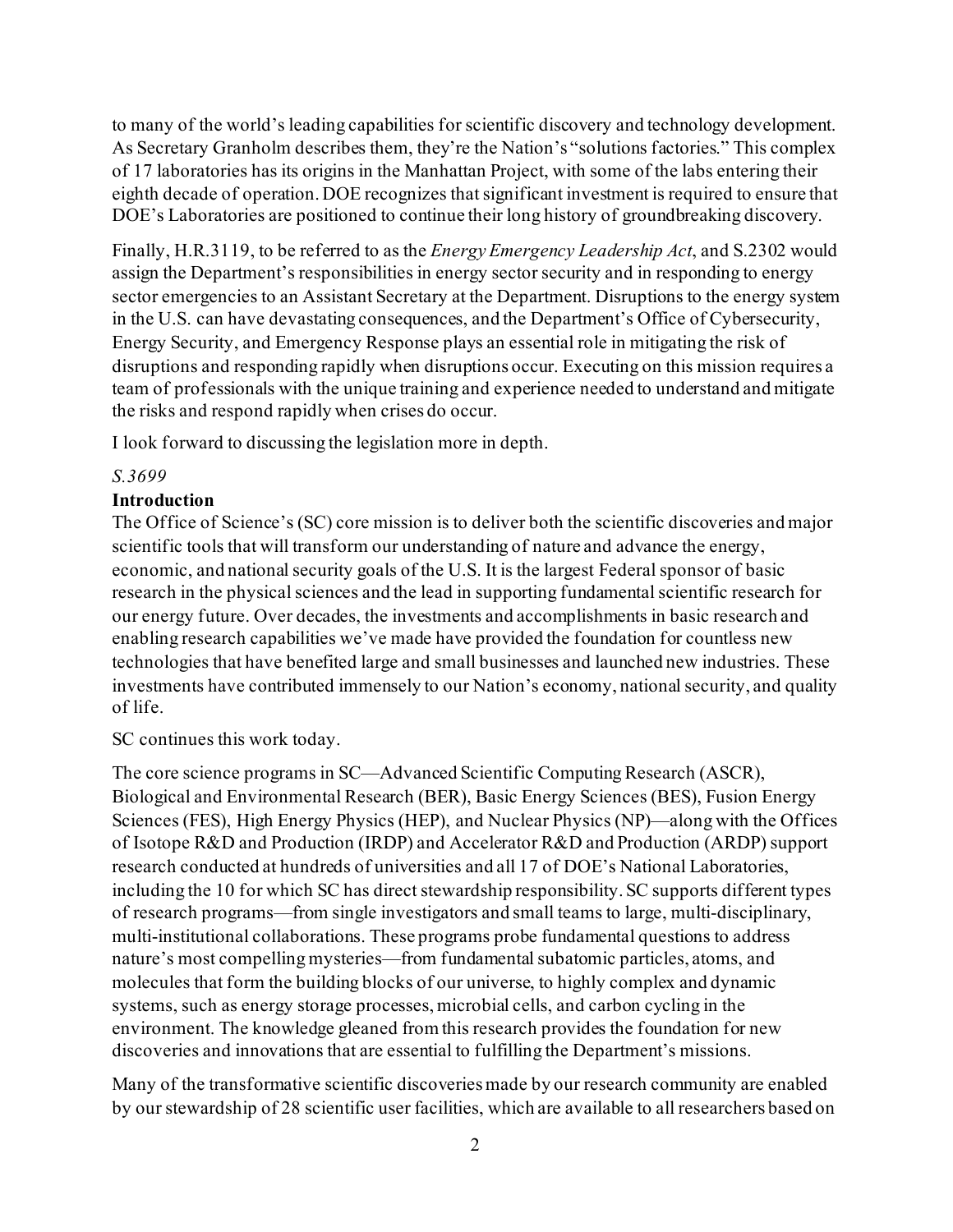the scientific merit of their proposed research. These tools include the world's most powerful computers, brightest X-ray light sources, most intense neutron sources, fastest information network, and specialized capabilities, such as nanofabrication and multiple modes of imaging, within centers for nanoscience and bio-characterization. The Department continues to invest in the development of the next generation of scientific tools to maintain U.S. leadership in scientific discovery and technology development to support our Nation's economic competitiveness and national security.

Science is undergoing a rapid evolution, and the *DOE Science for the Future Act* would support the Department in facilitating this transition. It is becoming more data-centric and more democratic. Multiple scientists in different locations can increasingly produce, share, and analyze the output of research conducted at cutting-edge facilities and apply advanced artificial intelligence (AI) tools to find hidden patterns in increasingly massive data sets. Collaboration is essential to making scientific advances, whether across disciplinary boundaries, between institutions and federal agencies, or amongst nations. The breakthroughs of the future cannot be made if we fail to encourage talented students from across all of society to study science, technology, engineering, and mathematics (STEM) subjects and become scientists and engineers. The research on this is clear—more diverse scientific communities are more effective at debating and evaluating theories and evidence.

The Act underscores the importance that DOE's 17 National Laboratories have and will continue to play a foundational role in U.S. leadership in science and technology and in tackling the most pressing challenges of our time. They are where scientific collaboration takes place, where world-leading experimental tools provide crucial insights into nature, and where solutions to our most urgent challenges are being developed. We need look no further than the ongoing COVID-19 pandemic. It was at DOE's scientific user facilities where researchers from the National Laboratories, universities, and industry collaborated to reveal the structure of the spike protein on SARS CoV-2, the virus that causes COVID-19, using X-ray and neutron sources, and where vaccine binding was modeled using DOE's high-performance computers. The future of DOE's national laboratories depends upon fundamental research supported by SC in emerging technologies. SC supported research led to the development of CRISPR-cas9 for gene editing, enabled deployment of the fastest high-performance computers in the world, produced the superconducting materials needed to enable advanced accelerators and next-generation fusion devices, and advanced production technology to expand the portfolio of available isotopes needed for applications as diverse as medicine and national security. DOE's scientific user facilities collect massive amounts of data, which are shared using SC's world-leading Energy Sciences Network and analyzed using state-of-the-art AI-based models running on the Nation's fastest supercomputers. DOE is indeed uniquely positioned to support a transformation of scientific practice.

In the sections below, I will highlight important themes we're addressing at the Department and the role of SC in those efforts. As you will see, the examples demonstrate how SC's efforts, in coordination with the efforts of our applied offices at DOE and our interagency partners, will position the U.S. to rise to the challenges of the 21st century. Any reauthorization of the Office of Science must enable us to pursue these goals.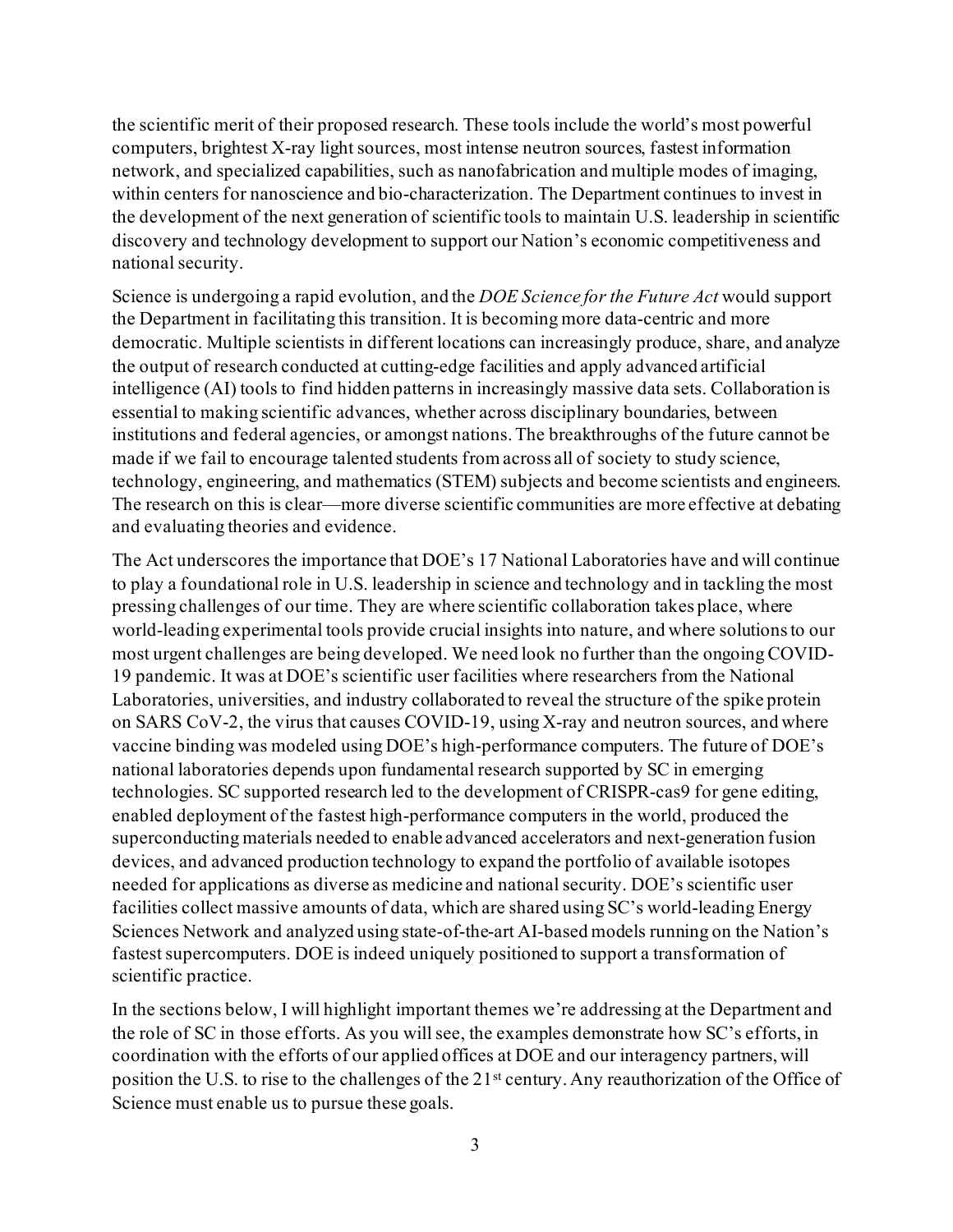#### **Maintaining the Openness and Security of DOE's Scientific Enterprise**

America's leadership in science and technology is underpinned by the unique strengths of our open scientific enterprise. The openness of our innovation ecosystem enables international collaboration that advances the frontiers of science and attracts the world's most talented scientists and engineers to our shores. However, it is clear that certain foreign governments, including the People's Republic of China, Russia, Iran, and others, seek to acquire our technologies, using both illicit strategies and legal means that pose unacceptable risks to research security and integrity. DOE, with significant support from SC, is managing these risks while maintaining an open, collaborative, and world-leading enterprise. We do this with the understanding that if our policies to address research security and integrity challenges significantly diminish our ability to attract and welcome global scientific talent, or if they fuel xenophobia, then we will have done more damage to ourselves than any competitor or adversary could. We also recognize that openness and security are not diametrically opposed but complementary: maintaining our openness is essential to preserving our national security and scientific leadership.

Over the last several years, DOE has acted decisively to protect our scientific enterprise. We have established an agency-wide body to coordinate issues related to research security and have instituted policies to manage risks to research security. These policies include prohibiting Federal and DOE National Laboratory personnel from participating in foreign government sponsored talent recruitment programs from certain countries, centralizing oversight of international engagements undertaken by each national laboratory and utilizing our Science and Technology Risk Matrix to manage risks associated with critical and emerging technologies that do not otherwise have control mechanisms. We utilize the Risk Matrix to guide and manage foreign engagements, cooperative research and development agreements, strategic partnership projects, official travel, and access to our labs.

The Department welcomes discussions with Congress on how to support DOE and our sister agencies in developing and maintaining tools and processes for research security, such as DOE's Science and Technology Risk Matrix and associated Directives that we use to manage risks to our research enterprise. Research security measures must be informed by a dynamic understanding of the threats coupled with a deep understanding of the science and technology. Only then can the Department make informed determinations that weigh benefits against potential risks. These tools also support evidence-based decision-making processes for research security that do not create excessive administrative burdens while reducing the risk of misappropriation of DOE-funded research by entities of concern.

Research security is maximized when there is a consistent approach across funding agencies and coordination with the global science community. DOE continues to actively co-chair the National Science and Technology Council (NSTC) Subcommittee on Research Security to ensure a coordinated interagency approach to implementing National Security Presidential Memorandum-33 on strengthening protections of U.S. government-supported research. In addition, DOE continues to engage with allies and partners through State Department-led efforts to exchange information on experiences and best practices on research security. This coordination is essential in order to reduce uncertainty and establish clear, consistent guidelines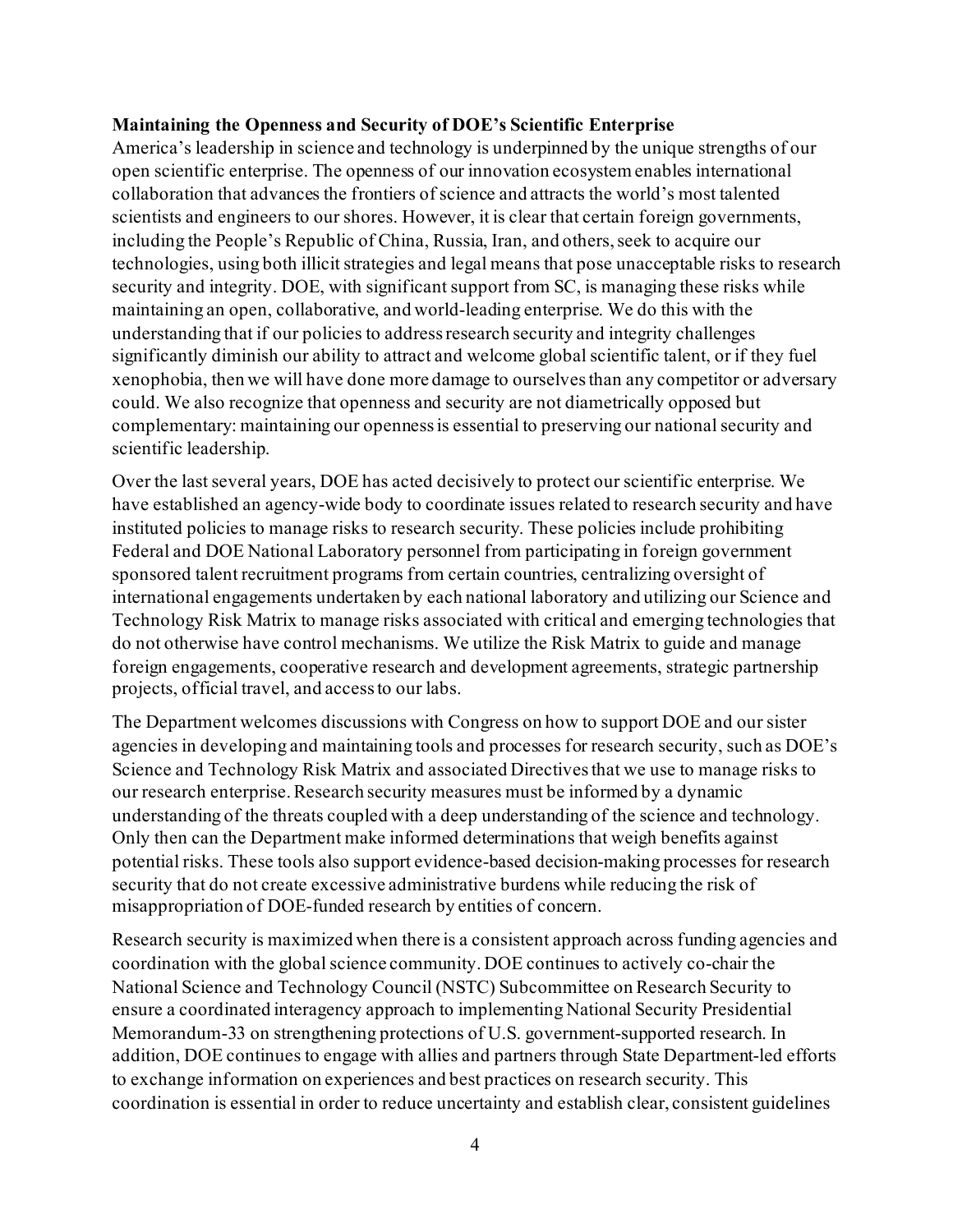for researchers to follow on topics such as disclosure requirements, entities of concern, and penalties for those who violate our research security policies. As this Committee considers appropriate language to support the Department's research security activities, we encourage you to take a coordinated approach with your colleagues in the committees that have jurisdiction over other funding agencies to ensure consistency and to avoid undue burden on our Nation's researchers, with the shared aim of protecting taxpayer-funded research and maintaining America's leadership in science and technology.

## **Increasing Participation and Training the Next Generation**

For nearly seven decades, DOE has trained and educated scientists, engineers, and technicians, providing a pipeline for talent that serves DOE's science and technology enterprise, as well as that of the Nation. SC strives to advance diversity, equity, inclusion, and accessibility (DEIA) to ensure that the Nation's STEM ecosystems are robust and second to none. Further, SC has a long history of supporting research at Historically Black Colleges and Universities and other Minority Serving Institutions (MSIs) and at institutions unrepresented in the Federal R&D landscape, such as through the Established Program to Stimulate Competitive Research, or EPSCoR. We recognize the great value and opportunity to increase the competitiveness of underrepresented institutions and are committed to increasing financial assistance to these institutions, including those in EPSCoR eligible jurisdictions, to further SC's goals to increase and broaden participation in its research programs and increase institutional research capacity. Meeting this shared goal will require careful planning over several years, in close collaboration with these institutions, to ensure they are prepared to effectively compete for additional funding from across the SC portfolio, including through collaborations with their colleagues at DOE's National Laboratories and other U.S. research institutions.

However, we recognize the need to be more intentional in our efforts to reach individuals and institutions underrepresented in our research portfolio. Expanding opportunities to underrepresented groups is foundational to SC's mission in STEM education and workforce development. The Department is strongly committed to continuing its efforts to ensure that the next generation of scientists and engineers needed to support DOE's mission is inclusive and representative of the Nation.

In 2020, SC established an internal group to develop recommendations for increasing participation of MSIs and individuals from underrepresented groups in SC research, especially in research projects led by faculty from these institutions. Between August and December of 2021, the SC programs hosted over 15 listening sessions and discussions with groups of researchers, faculty, and students from a broad range of institutions to understand barriers to participation in SC programs and identify opportunities to overcome those barriers, including changes to the way SC has historically managed programs. We are working to implement these recommended actions and opportunities.

SC's largest contribution to the training of the next generation of skilled scientists, engineers, and technicians is through research awards to colleges, universities, and the DOE National Laboratories, providing support for over 8,500 undergraduate and graduate students and postdoctoral researchers. In addition, through the Office of Workforce Development for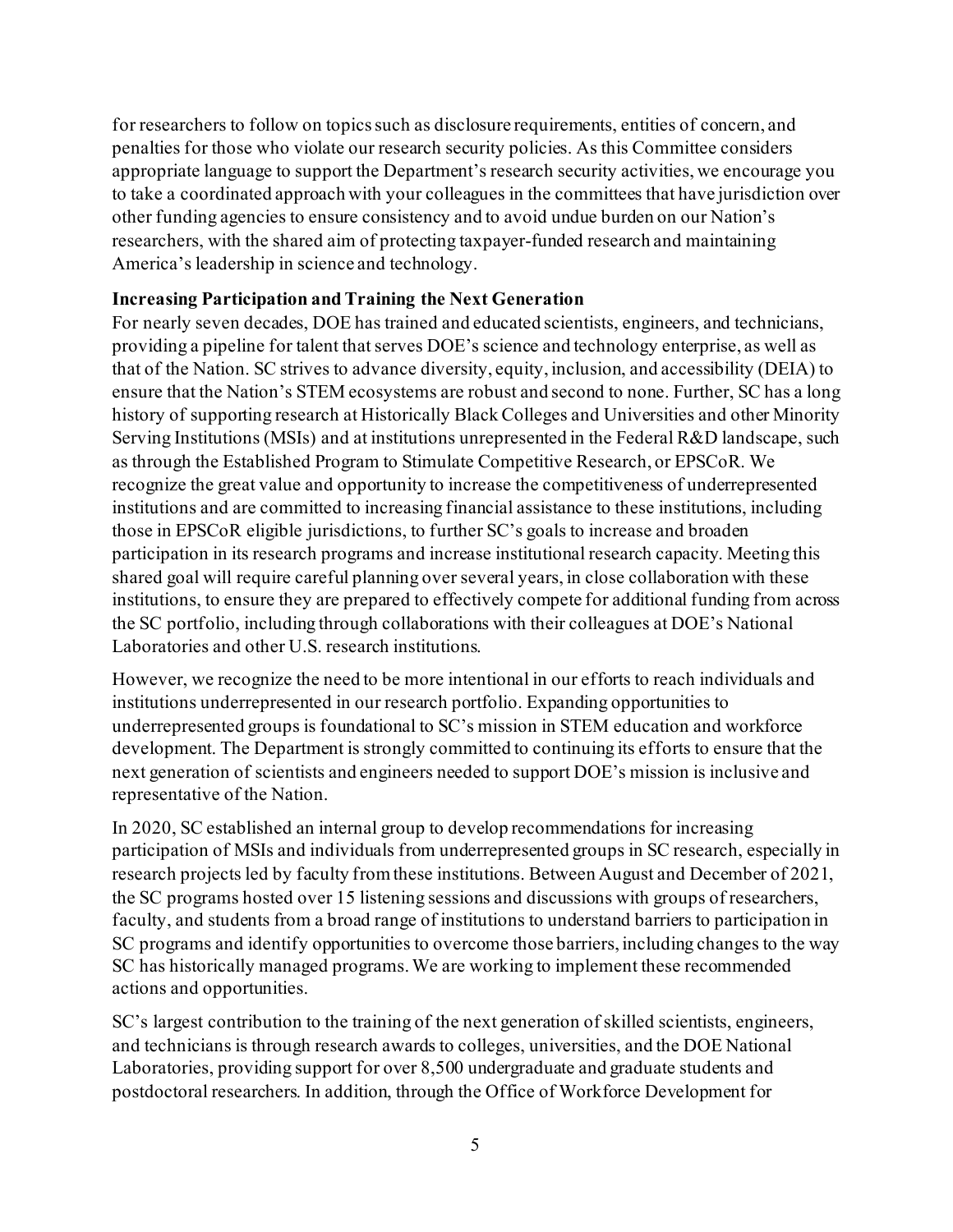Teachers and Scientists (WDTS), SC currently supports over 1,000 paid undergraduate internships at all 17 DOE National Laboratories. Over the past 20 years, WDTS has supported more than 14,000 undergraduate research internships for students from 2-year and 4-year institutions. A significant focus of WDTS outreach and recruitment efforts is on connecting with individuals historically underrepresented in STEM. SC also supports targeted graduate training programs, such as the Computational Sciences Graduate Fellowship in high-performance computing applied to scientific and technical challenges (a partnership between SC and the National Nuclear Security Administration); the U.S. Particle Accelerator School for training in accelerator and detector R&D; and the Office of Science Graduate Student Research program, which provides supplemental funding for graduate students to conduct part of their thesis research at a DOE National Laboratory.

Within the FY 2022 President's Budget Request, SC proposed to initiate a new activity, Reaching a New Energy Sciences Workforce, or RENEW, which would significantly expand undergraduate and graduate student training opportunities to underrepresented and underserved groups, including Tribal communities, Historically Black Colleges and Universities, Hispanic Serving Institutions, and other MSIs; place greater emphasis in its competitive solicitations for financial assistance on encouraging applications from MSI institutions and in partnerships with MSIs; and increase outreach activities to institutions historically underrepresented in the SC research portfolio.

# **Addressing the Climate Crisis: Accelerating New Discoveries in Energy and Climate Science**

Clean, efficient, and affordable energy systems of the future—whether they tap fusion processes that power the sun, store vast amounts of electricity, or make fuel from splitting water or converting carbon dioxide—will be realized not just by incremental improvements in today's technologies, but by leveraging new materials and chemical transformations to enable exquisite control of physical and chemical processes and convert energy efficiently from one form to another. The ability to control these processes may also be inspired by processes employed by nature, which allow plants to convert sunlight into energy and carbon dioxide into biomaterials. Advances in these areas are essential to the success of the Department's Energy Earthshots integrated, cross-Departmental research and development (R&D) programs designed to rapidly address tough technological challenges—providing the critical fundamental knowledge required to drive the next generation of energy technologies.

Achieving atomic-, molecular-, and genomic -level control of materials and processes for future energy systems requires understanding the fundamental principles that can only be revealed by basic scientific research. Today, SC-supported research is entering a new era in which materials are precisely synthesized atom-by-atom to engineer specific functionalities, and sustainable chemical processes are designed at the molecular scale to support clean, safe, and economic alternatives and methodologies to traditional chemical products and processes. Likewise, through genome engineering techniques, modification of molecular level pathways found in nature will be enhanced to produce fuels and chemicals efficiently. These advances, supported by powerful computational tools, will allow us to predict the properties and dynamic behavior of materials, as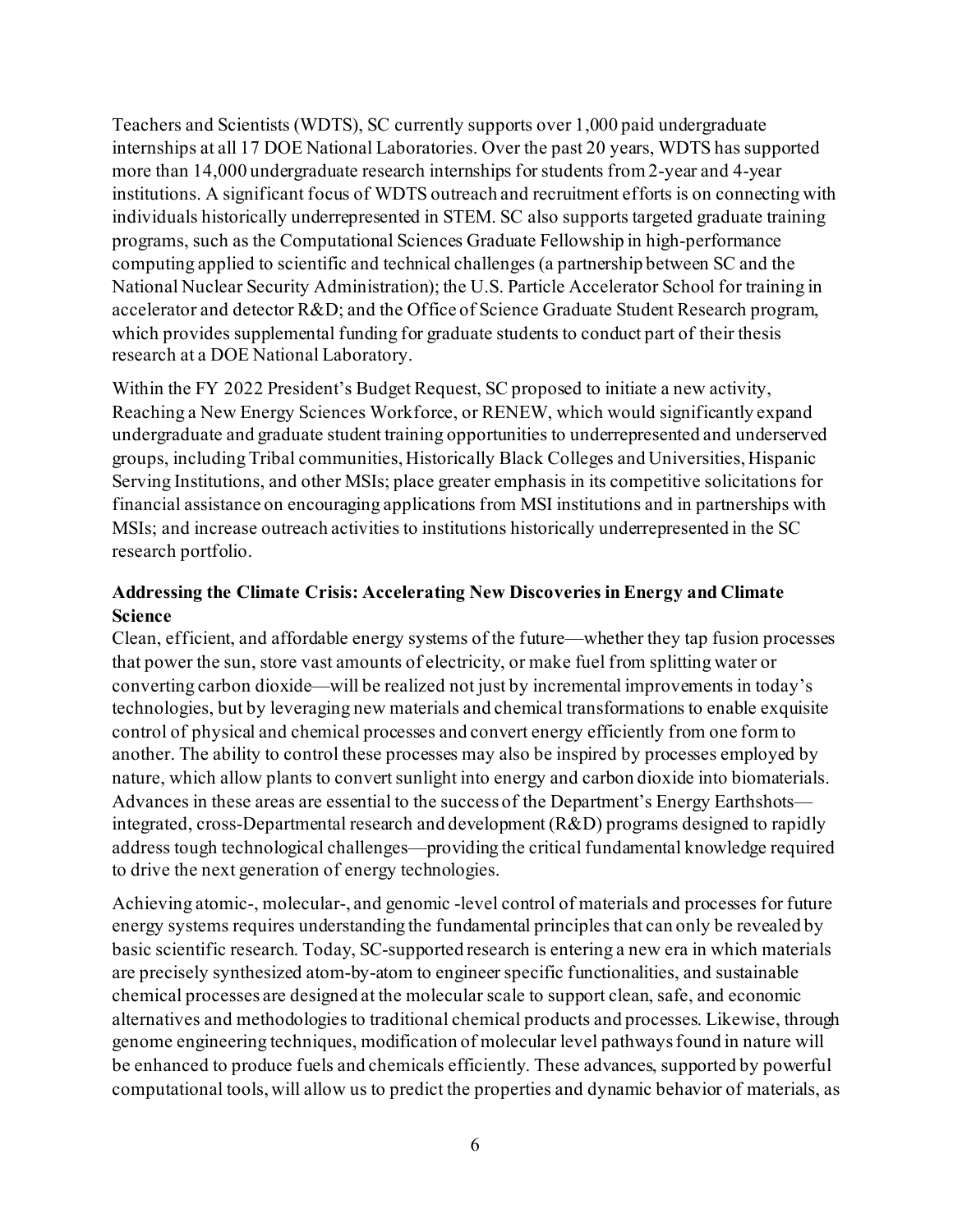well as chemical processes, before they have been experimentally realized, accelerating the pace of discovery. Next-generation characterization tools will not only reveal the structure of the resulting materials and processes at the atomic level, but also allow us to observe how the atoms are incorporated into and contribute to the material's function, and how that functionality evolves over time while in use.

Addressing climate change requires understanding the complex interplay of atmosphere, land, ocean, cryosphere, and human components of the Earth system. These components are dynamic over enormous length and time scales, ranging from fractions of a second to years and from submillimeters to kilometers. Achieving this understanding requires the development of predictive models that incorporate the myriad interactions and feedbacks within the Earth system. SC's Energy Exascale Earth System Model is designed to leverage the power of the Nation's first exascale computing systems to link advanced predictive climate models with experiments, highresolution field observations, and new approaches to integrate and analyze data that leverage AI and other state-of-the-art analytics. The predictions generated from these models will be critically important because they describe the resilience of energy and related infrastructures, as well as our quality of life.

SC is also developing new experimental sites to extend studies of climate change into mixed environments involving urban, coastal, and other vulnerable regions that are experiencing more extreme climate phenomena, such as severe heat waves, drought, flood, and wildfire. New Urban Integrated Field Laboratories, proposed in the fiscal year (FY) 2022 President's Budget Request (PBR), will incorporate environmental justice as a key tenet of DOE's research involving the most climate-sensitive and vulnerable communities, and in the future will include connecting frontline communities with the key climate science capabilities at the DOE National Laboratories.

For over 60 years, DOE and its predecessor agencies have supported basic scientific research in fusion energy with the vision of establishing commercial fusion as a source of clean, reliable energy. Deploying commercial fusion energy on the grid has garnered substantial interest in the private sector, as evidenced by billions of dollars of private sector investments over the last decade in a growing number of U.S.-based private fusion companies. However, before this vision can be realized, technical challenges remain that can only be addressed by fundamental research. To that end, SC will continue to invest in the research, as well in experimental and computational user facilities, needed to address the challenges associated with deploying commercial fusion energy on the grid. The new Material Plasma Exposure Experiment (MPEX), for example, will provide unique capabilities for studying the behavior of materials under the extreme conditions experienced in a fusion plasma, which will enable development of new, robust materials for fusion energy. These and other activities are priorities identified by the scientific community in the Fusion Energy Sciences Advisory Committee report "Powering the Future: Fusion and Plasmas." [1](#page-6-0)

ITER remains critical to advancing our understanding of the science of burning plasmas and is helping to advance technologies that will be essential to future fusion power plants. As an

<span id="page-6-0"></span><sup>1</sup> https://infuse.ornl.gov/wp-content/uploads/2021/02/FESAC\_Report\_2020\_Powering\_the\_Future.pdf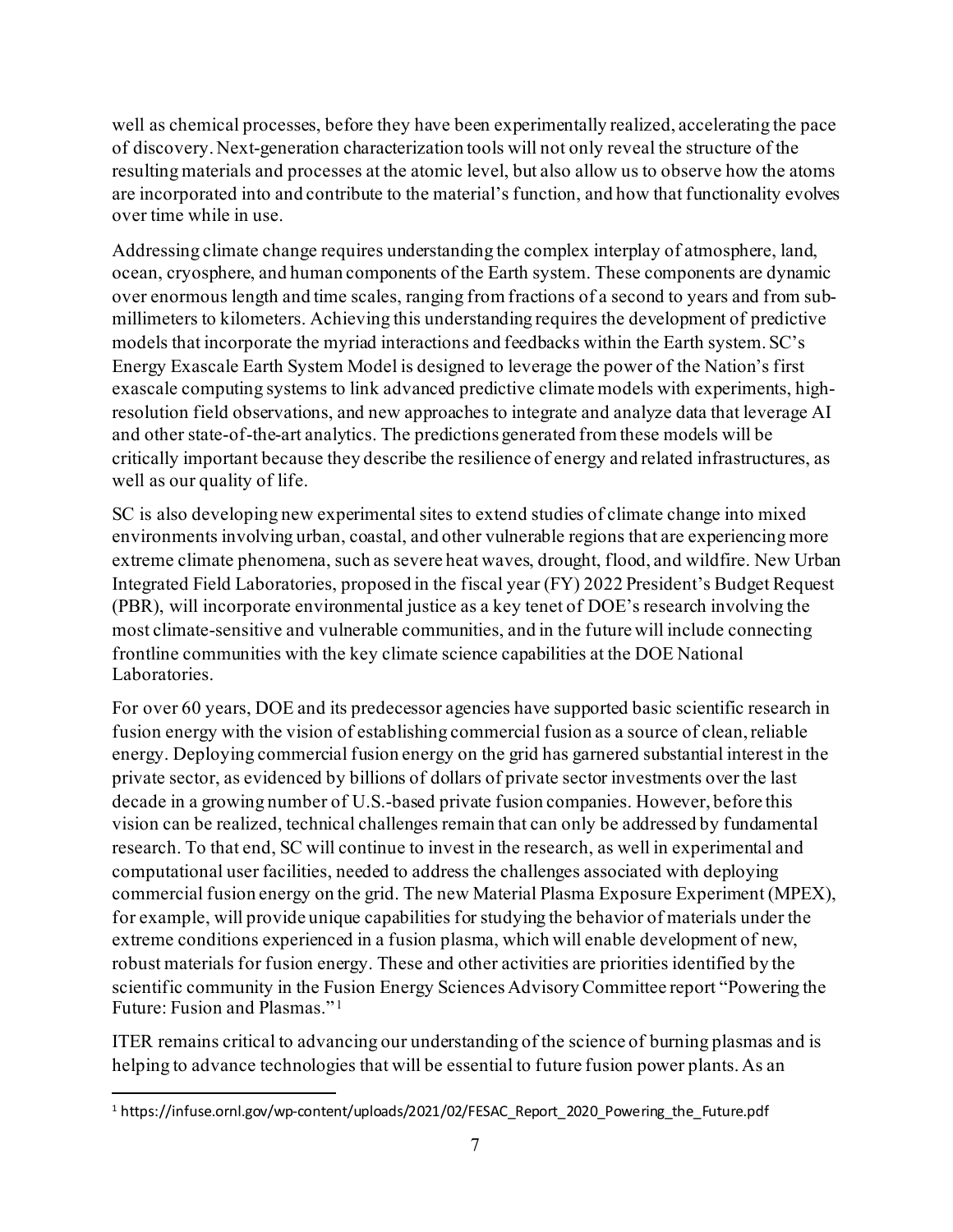international open-science project, U.S. investment in ITER is highly leveraged—we support 9% of the cost but receive access to 100% of the scientific advances and technology development. Continued U.S. participation in ITER is necessary for the U.S. fusion community to remain at the forefront of the field, and to ensure a robust pipeline of fusion scientists and engineers needed for a future of accelerated fusion energy development and deployment.

Going forward, DOE will look to build on its existing partnerships with the private sector to advance fusion energy. Modeled on the Office of Nuclear Energy's Gateway for Accelerated Innovation in Nuclear (GAIN) program, the Innovation Network for Fusion Energy (INFUSE) program supports researchers at the DOE National Laboratories to collaborate with private fusion companies to accelerate the development of fusion energy technologies. The interest received from private fusion companies in this effort is encouraging and SC will look at ways to build on partnerships with the private sector to support development of advanced technology to enable full-scale fusion systems and, ultimately, a fusion pilot plant.

#### **Pandemic preparedness and response**

SC has deep expertise and resources at the intersection of biological, physical, and computational sciences, as well as world-leading user facilities, that can provide capabilities in bio-related research that are unique within the Federal research enterprise. Many of these foundational capabilities have been applied in partnership with other Federal agencies to support science and technologies critical to the Nation's future, and, in return, these partnerships have advanced DOE's core missions. For example, with the National Institutes of Health (NIH), DOE helped develop sequencing and bioinformatics tools to assist with mapping of the human genome as part of the Human Genome Project.

During the COVID-19 crisis, SC created the National Virtual Biotechnology Laboratory (NVBL) to more rapidly bring to bear capabilities at all 17 National Laboratories to address key issues, including personal protective equipment shortages, development of antiviral therapeutics, diagnostics, and epidemiological modeling, among others. In doing so, NVBL supported decision makers at the regional, state, and national levels, and collaborated with several Federal agencies, including NIH, Centers for Disease Control (CDC), Food and Drug Administration (FDA), and others. Through its NVBL framework, DOE contributed significantly to the Nation's COVID-19 response, demonstrating the critical impact of the National Laboratories.

Within just a few months, NVBL teams produced innovations in materials and advanced manufacturing that mitigated shortages in COVID-19 test kits and personal protective equipment, creating nearly 1,000 new jobs. They used DOE's high-performance computers and X-ray and neutron sources to rapidly identify promising candidates for antibodies and antivirals, directly contributing to the development of all three of the COVID-19 vaccines that have been authorized or licensed for use in the U.S., as well as Paxlovid and Sotrovimab, the first antiviral drug and therapeutic antibody, respectively, for the treatment of COVID-19 to receive FDA emergency use authorization.

NVBL researchers also supported FDA, CDC, and Department of Defense (DoD) efforts to establish national guidelines used in administering millions of COVID-19 tests. Researchers supported decision-makers at the local, state, and national levels by using AI and DOE's high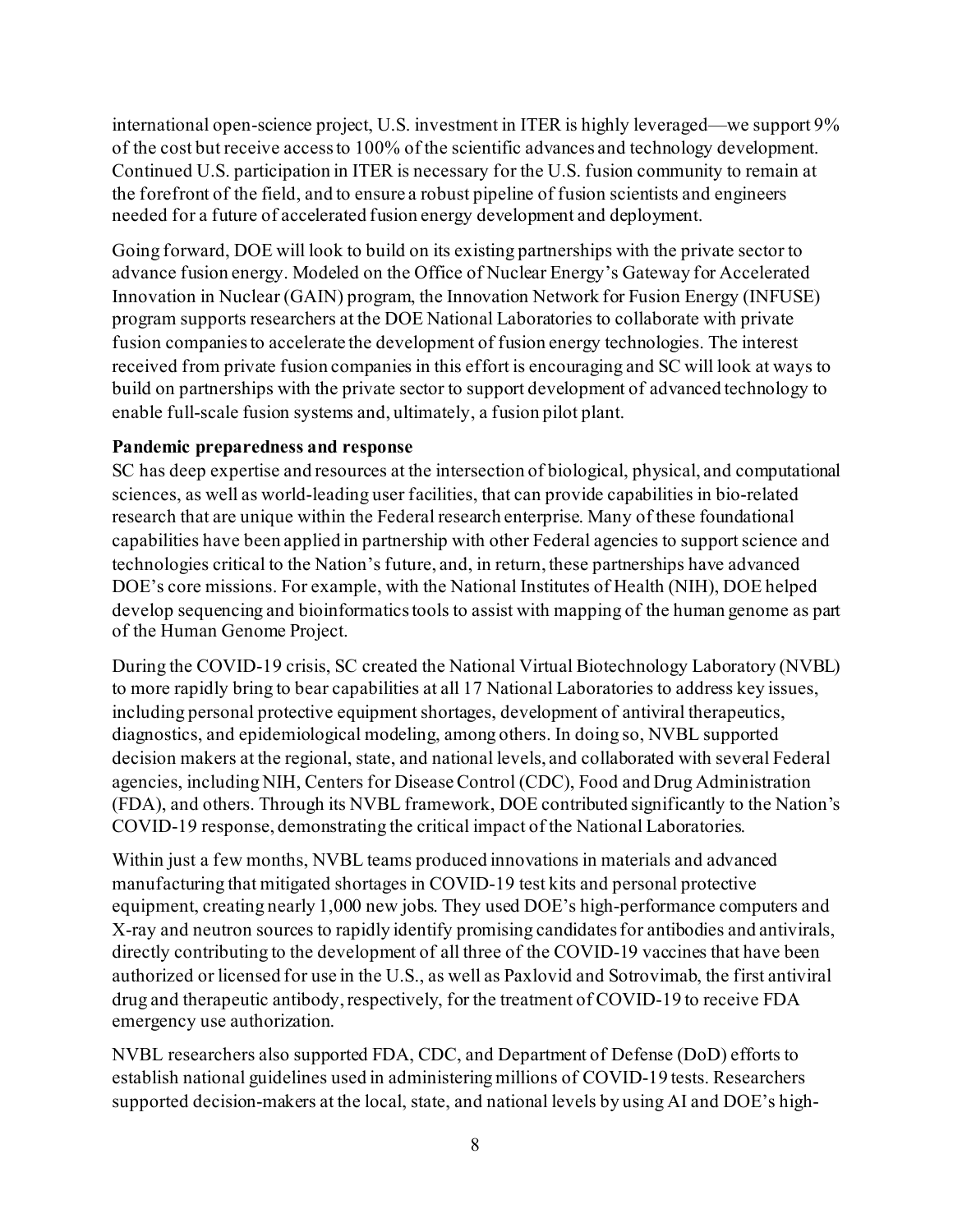performance computers to forecast disease transmission, stress on public health infrastructure, and economic impact, supporting decision-makers at the local, state, and national levels. NVBL teams also studied how to control indoor virus movement to minimize uptake and protect human health to develop controls to prevent the spread of the virus in schools, restaurants, transportation systems, and other venues.

The Emerging Biological Threat Preparedness Research Initiative authorized by the *DOE Science for the Future Act* is a critical step towards institutionalizing this whole-of-DOE approach to addressing current and future biological threats to the Nation. To that end, SC's proposed Biopreparedness Research Virtual Environment (BRaVE) initiative would support a virtual platform, similar to that of NVBL, to develop new capabilities and enable DOE's bioscience-related research assets to be rapidly mobilized in response to future national crises. Specifically, it will support development of DOE's next-generation analytical technologies, user facility resources, national preparedness for medical isotope processing, and biotechnological capabilities. As part of these efforts, BRaVE research teams will draw upon expanded capabilities provided at DOE's scientific user facilities, including high-performance computing resources, X-ray and neutron characterization facilities, and nanoscale research centers.

# **Research and Innovation for Critical and Emerging Technologies**

To ensure the Nation's economic and national security, SC is investing in advancing foundational capabilities in critical and emerging technologies, including advanced computing, quantum information systems (QIS), AI and machine learning (ML), microelectronics, biotechnology, and isotope research and development. These advanceswill be realized by leveraging SC's core capabilities in materials science, computer science, chemistry, biology, and physics. These technologies are critical because they provide new and expanded research and development capabilities, not just for programs across SC, but for science and technology broadly. They will enable breakthroughs in the sectors of the future and contribute to addressing the climate crisis.

Advanced computing is central to advancing science and technology, from predicting the properties of new materials to modeling Earth systems. SC is making investments in mathematical, computational, and computer science research critical to the advancement of computing capabilities and in developing and providing world-leading high-performance computing (HPC) resources to our scientific community. As we close in on full deployment of Frontier—the Nation's first exascale computer located at Oak Ridge National Laboratory (ORNL)—we continue to look to the future, supporting the R&D needed to develop the nextgeneration of computing systems "beyond exascale."

SC is also addressing the increasing demand to store and share the massive amounts of data generated daily from its scientific user facilities. The current upgrade to SC's Energy Sciences Network (ESNet6) will help meet the need for highly reliable data transport capabilities optimized for the requirements of large-scale science. With increasing amounts of data, the need for new data analysis tools is becoming more important. SC continues to support research in AI by developing robust new algorithms to analyze and assimilate data sets, along with other tools and data-focused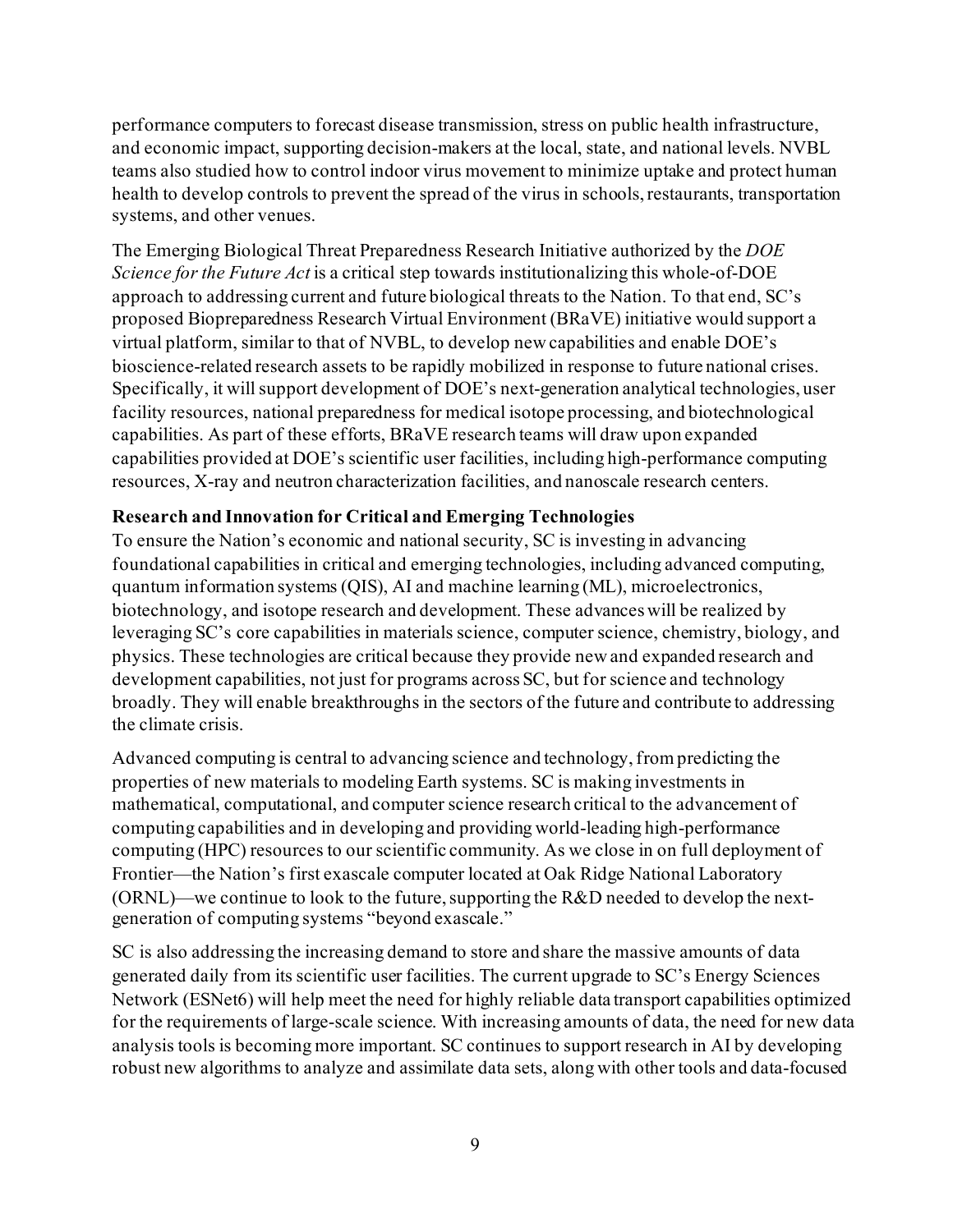approaches that minimize bias and are easily coupled with more traditional physics-based computer simulations.

Realizing tomorrow's data-centered technologies will present considerable computational, communications, and security challenges. High-performance computers and other IT infrastructure still require substantial energy consumption, which contributes to climate change, and potentially limits future advances in performance. SC continues to support development of hardware and software technologies that decrease the energy needs of advanced computing, as well as for increasingly larger data storage demands. For example, when fully deployed, Frontier will require only 20 MW of power for operations, a decrease of nearly 200x in energy use per operation relative to the Department's most advanced computer in 2010. This trend towards increasing energy efficiency must continue, however, and SC's expertise in materials science will be an important contributor to the development of future energy efficient computing systems by developing new approaches in microelectronics, data storage, and QIS.

SC is providing leadership in QIS through investments in research programs and five National QIS Research Centers, established in FY 2020.Each of these centers is led by a National Laboratory in partnership with researchers from universities and industry. These centers are developing workforce training programs, including paid internship opportunities for students, who will be part of the future QIS workforce. In addition, SC held a workshop in March 2021 that recommended actions to assist colleges and universities in developing curricula to train students for employment in QIS-related jobs. These efforts are among the measures outlined in the "Quantum Information Science and Technology Workforce Development National Strategic Plan,"<sup>[2](#page-9-0)</sup> recently released by the NSTC Subcommittee on Quantum Information Science, which was co-chaired by Dr. Steve Binkley, the Principal Deputy Director and Acting Director of SC.

Demands for continued advances in computing and power technologies underscore the need to rethink the fundamentals of microelectronics. The 2018 SC-sponsored "Basic Research Needs for Microelectronics"<sup>3</sup> workshop report outlined advances needed in the foundational science required to meet future needs in microelectronics—including materials science, chemistry, physics, synthesis and fabrication technologies, architectures, algorithms, and software. SC is positioned at the convergence of these scientific disciplines and is in a unique position to both play a critical role in the advancement of microelectronic technologies over the coming decades, and to benefit from the resultant capabilities in computing, sensing, power, and communications that are critical to SC user facilities and other applications in its research efforts. SC is active in interagency planning for microelectronics, including participating on the Subcommittee on Microelectronics Leadership under the NSTC, contributing to the drafting of a National Strategy on Microelectronics Research, and is collaborating with the Department of Commerce (DOC) in planning for an incentives program to support the U.S. semiconductor industry.

SC research in biological systems, including biology of plants, fungi, and microbes, create the foundational knowledge for developing cost-effective and sustainable processes for producing fuels, materials, managing carbon, plastics and waste recycling, and other applications. These

<span id="page-9-0"></span><sup>2</sup> https://www.quantum.gov/wp-content/uploads/2022/02/QIST-Natl-Workforce-Plan.pdf

<span id="page-9-1"></span><sup>&</sup>lt;sup>3</sup> https://science.osti.gov/-/media/bes/pdf/reports/2019/BRN\_Microelectronics\_rpt.pdf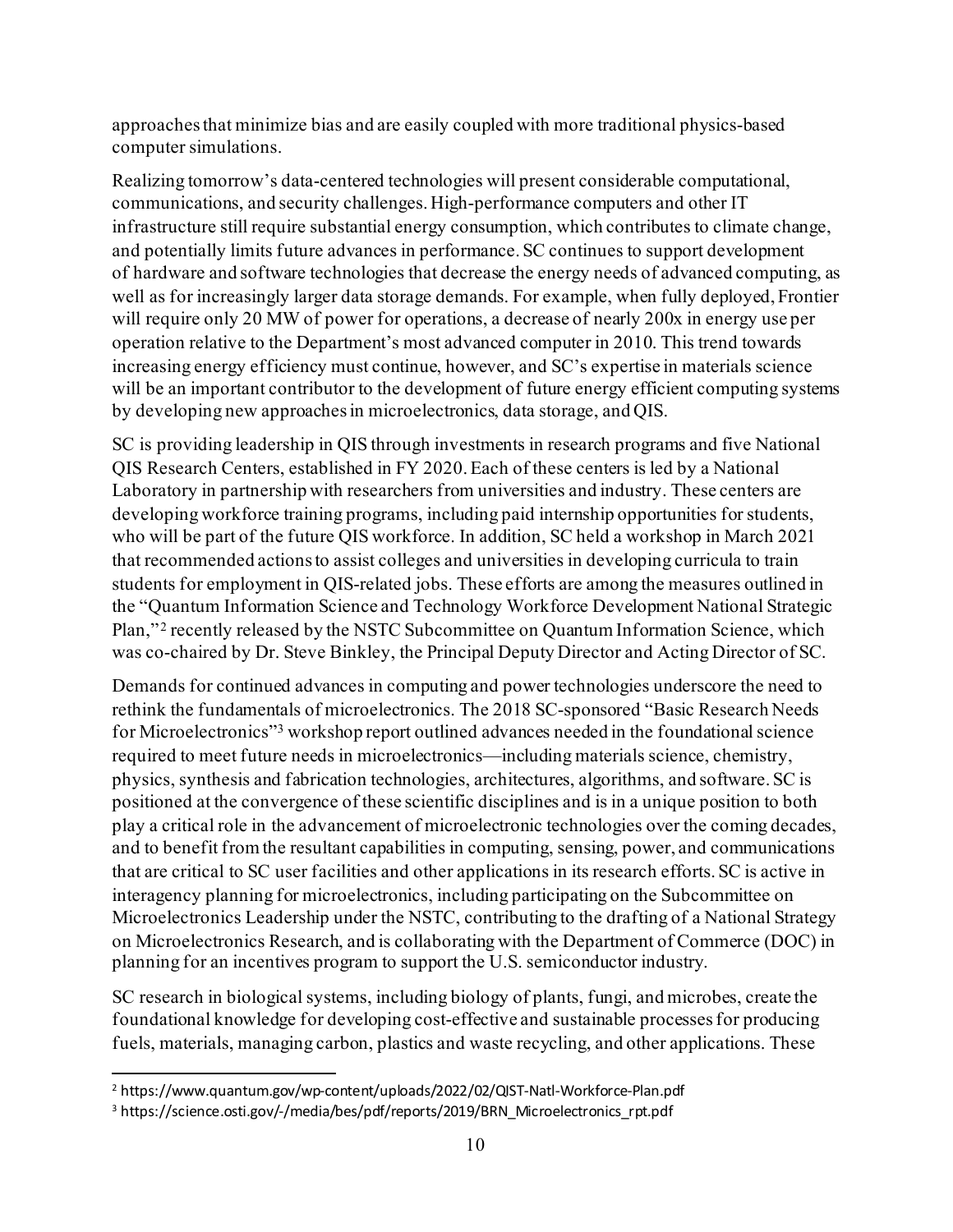research efforts have also produced tools to support the broader research community, such as the CRISPR-cas9 process for gene editing, computational modeling, and new imaging techniques that have enabled observation of cellular processes at the molecular level. SC investments in fundamental biology and advanced characterization, computational, and imaging tools will catalyze technologies that will contribute to a vigorous bioeconomy.

Finally, isotopes are of strategic national importance. They are essential to many current applications and enable development of emerging technologies for medical diagnosis and treatment, discovery science, national security, industrial processes, space exploration, and QIS, to name a few. The new Office of Isotope R&D and Production, which stewards the DOE Isotope Program (DOE IP), has the unique responsibility to produce critical radioactive and stable isotopes for the Nation (either not commercially available or in short supply). For many isotopes, DOE IP is one of only a few producers in the world, and often the only producer. Robust partnerships with Federal agencies and industry help to ensure DOE IP is able to meet demands for production of available isotopes and focus R&D on novel isotopes needed for broad applications. For example, the partnership between DOE IP and the National Cancer Institute has enabled the transition of promising medical isotopes from the laboratory to clinical trials.

In the coming years, DOE IP will be completing two projects—the Stable Isotope Production and Research Center and Radioisotope Processing Facility—that willsignificantly expand on the program's existing laboratory and university-based capabilities in R&D and production of both stable and radioisotopes. DOE-IP will continue to support R&D at the Facility for Rare Isotope Beams (FRIB)—SC's newest scientific user facility at Michigan State University to extract and process unreacted isotopes collected after experiments. To assist the DOE IP in planning for the future of the isotope research and production, SC will pursue establishing a dedicated advisory committee for the program.

#### **Expanding our understanding of the universe**

SC-supported research in high energy and nuclear physics expand our understanding of the universe, from the subatomic scale to the cosmic scale. Our investments ensure that the U.S. maintains its leading roles in these highly international efforts. Many of the groundbreaking discoveries made through the support provided by these programs and their predecessors at DOE—from the discovery of the top quark and the Higgs Boson to the discovery and characterization of the quark-gluon plasma to the recent measurements at the Muon g-2 experiment that call into question the standard model of physics—have been possible only through the coordinated efforts of thousands of scientists in the U.S. and abroad working together at some of the most complex scientific instruments ever conceived. Additionally, SC's support for research in fundamental physics requires the development of cutting-edge technologies, many of which have found widespread and high-impact use in fields as diverse as medicine, communication, environmental management, and national security. The *DOE Science for the Future Act* provides a clear recognition of this fact and helps position SC to continue to facilitate the development of, and participation by U.S. researchers, in current and future largescale science projects based both in the U.S. and abroad.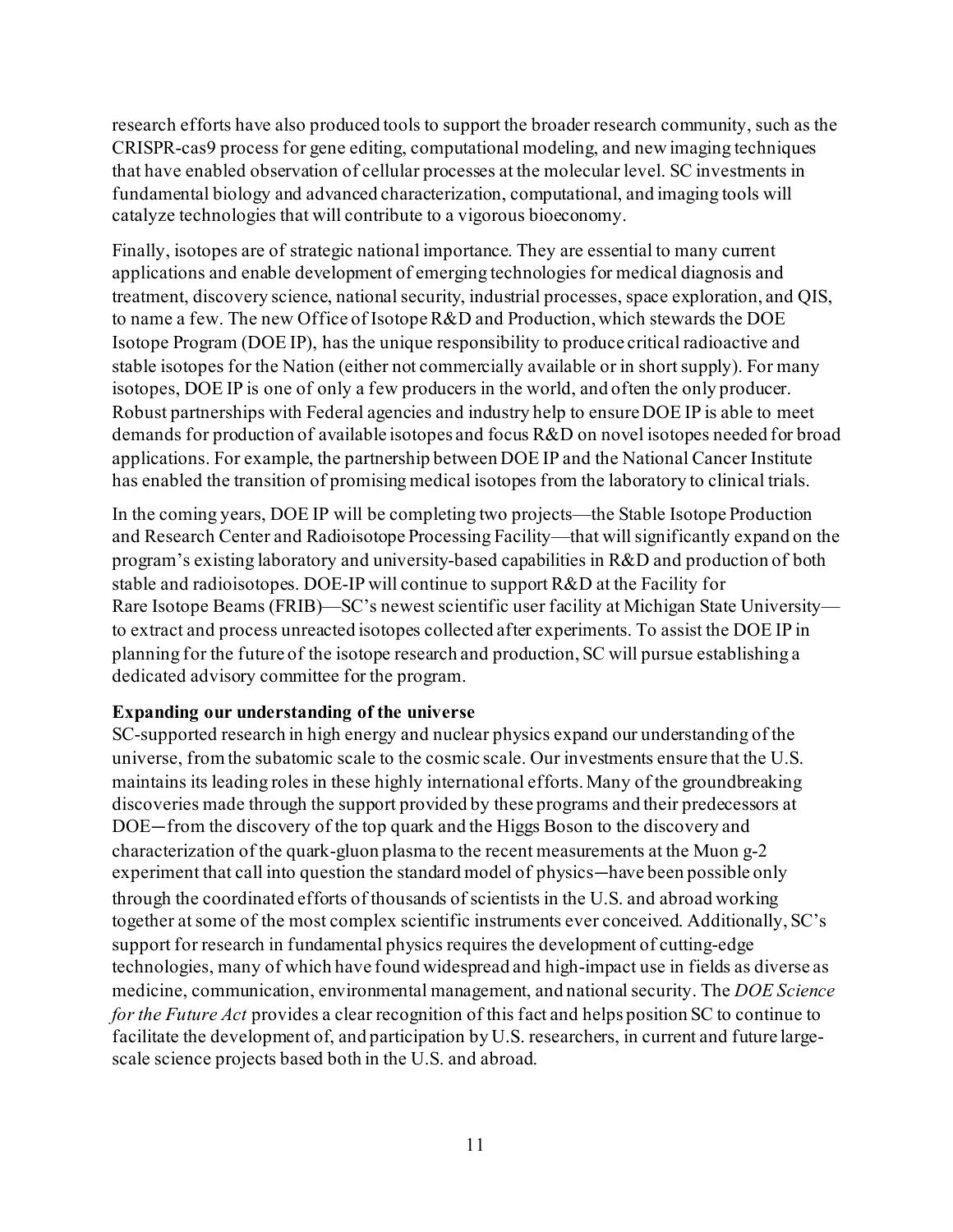The HEP program's mission is to understand how the universe works at its most fundamental level by discovering the elementary constituents of matter and energy, probing the interactions between them, and exploring the basic nature of space and time. U.S. investments in this area have been guided since 2014 by the report of the Particle Physics Project Prioritization Panel (P5), a multiyear scientific community effort that identified five intertwined science drivers of particle physics with great promise for discovery. [4](#page-11-0) We pursue breakthroughs in these areas through a global program that includes national and international partnerships that have enabled the U.S. to host world-leading facilities like the future Large Baseline Neutrino Facility and Deep Underground Neutrino Experiment (LBNF/DUNE), and for U.S. scientists to access the most advanced facilities located abroad.

SC, through HEP, has played an important role in the collaboration between the U.S. and the European Organization for Nuclear Research (CERN) at the Large Hadron Collider (LHC), the world's largest and highest-energy particle collider. This collaboration continues with the High Luminosity upgrade of the LHC accelerator and two large detectors, which will increase the particle collision rate and increase the reach for finding new physics. SC is leading in the development of LBNF/DUNE, the next big international mega-science project. When complete, this multi-location facility will be the centerpiece of a U.S.-hosted world-leading neutrino research program. It will use the world's most intense neutrino beam and large, sensitive underground detectors to reveal answers to fundamental mysteries of the universe.

Going forward, the scientific community is set to undertake the next iteration of the P5 process that led to the highly influential 2014 strategic plan. When completed in 2023, the community's next strategic plan is expected to help HEP chart a course to support this scientific community through the rest of the decade. HEP looks forward to working with the Committee to build on the support provided by the *DOE Science for the Future Act* in order to implement this vision.

The NP program focuses on discovering, exploring, and understanding all forms of nuclear matter—including not only the familiar forms of matter we see around us, but also exotic forms that existed in the first moments of the universe and that may exist today inside neutron stars. The overarching goal of this program is to understand why matter takes on the specific forms observed in nature. The science supported by NP covers an extraordinary range in both time and scale, and the community requires access to a variety of facilities with unique capabilities to study these systems.

To meet this need, NP supports operations at multiple national accelerator user facilities, including the Relativistic Heavy Ion Collider (RHIC), the Continuous Electron Beam Accelerator Facility (CEBAF), the Argonne Tandem Linear Accelerator System (ATLAS), and FRIB. When it begins science operations this year, FRIB will uniquely afford access to eighty percent of all isotopes predicted to possibly exist in nature, including over 1,000 never produced on Earth. The operations of these facilities will be further enhanced by deployment of data analytics tools for autonomous decision making, currently under development through support from NP as well as parallel efforts being advanced across the SC programs.

<span id="page-11-0"></span><sup>4</sup> https://www.usparticlephysics.org/wp-content/uploads/2018/03/FINAL\_P5\_Report\_053014.pdf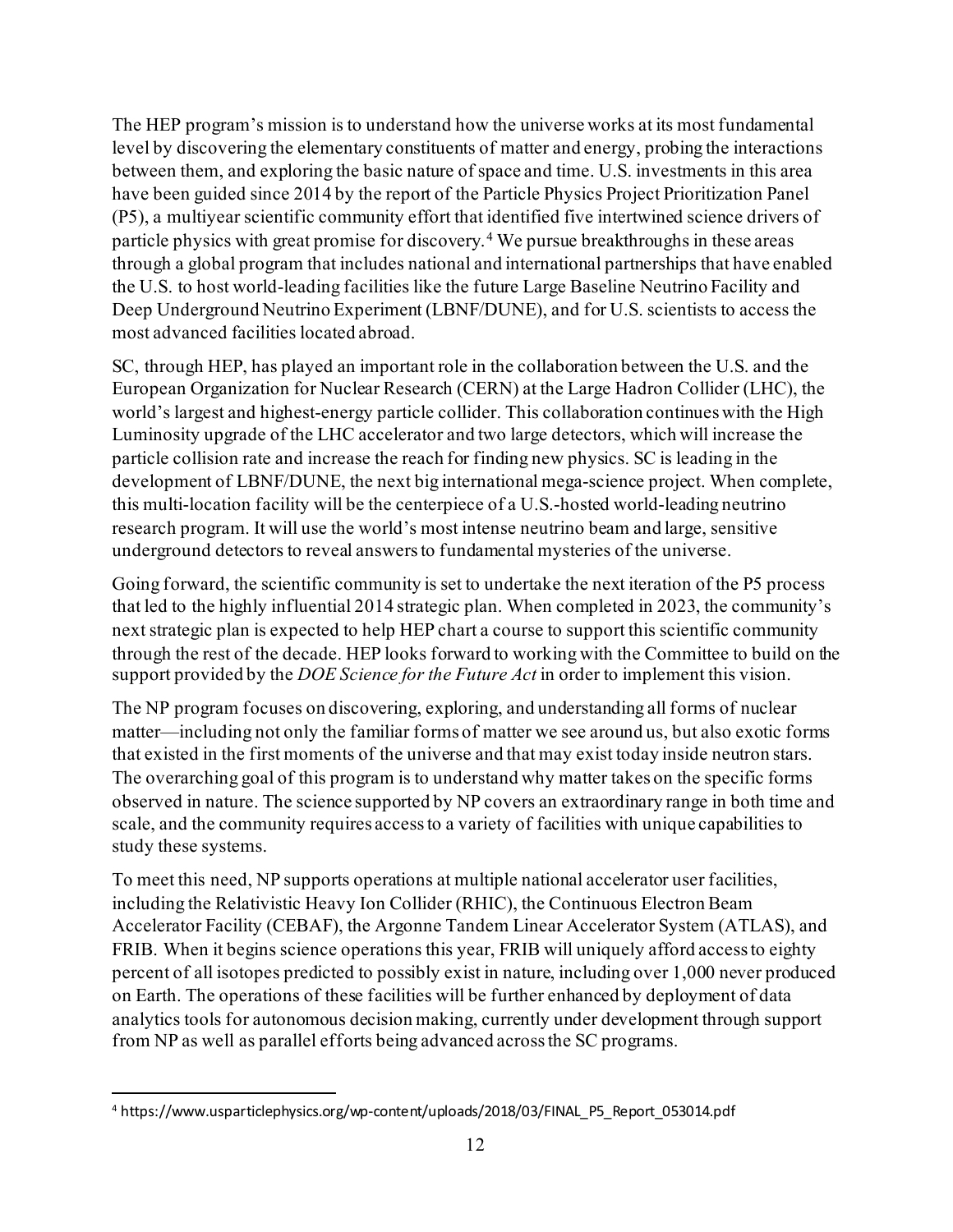Looking to the future, SC will lead an international effort to build an Electron Ion Collider (EIC). The *DOE Science for the Future Act*sends a strong message of support to the Department on this project of critical importance to the field. Led by Brookhaven National Laboratory in partnership with Thomas Jefferson National Accelerator Facility, the EIC will provide the scientific community with an unprecedented ability to discover how the mass of everyday objects is dynamically generated by the interaction of quarks and gluons inside protons and neutrons. It will enable progress in long-standing "grand challenge" questions, such as the ultimate limits of nuclear existence, and illuminate the astrophysical sites and isotopic paths to heavy element production in the cosmos.

#### *S.3699 and S.2232*

#### **Laboratory Restoration and Modernization**

The DOE mission is supported by the 17 DOE National Laboratories. SC supports research across the entire laboratory complex, with the largest share of contributions going to the 10 SCstewarded National Laboratories. The expertise of the laboratory staff, and the research capabilities they help develop and operate, are invaluable assets that serve to advance the frontiers of fundamental scientific discovery, train the scientific and technical workforce in the U.S., and develop the tools and advanced instrumentation that keep our Nation at the forefront of innovation. The DOE National Laboratories are essential resources that the Nation turns to in time of emergencies. The optimal operation of this complex is indispensable to the country's leadership in science and technology development to ensure our energy, economic, and national security.

The DOE National Laboratories were established from the 1940's to 1960's, with some approaching 80 years of service. The research facilities at these Laboratories—including general research laboratories, specialized research centers, accelerators, light sources, high-performance computers, and two nuclear reactors—are supported by general-purpose infrastructure and a vast network of utilities that form the backbone of each site. The 10 SC-stewarded laboratories alone comprise an infrastructure portfolio worth nearly \$22 billion, consisting of more than 1,600 buildings accounting for 24 million gross square feet, roads, utilities, and other supporting infrastructure assets on more than 18,000 acres of land. Today, nearly two-thirds of this support infrastructure, including utility systems, is rated as substandard or inadequate, with current deferred maintenance costs totaling \$1 billion. This results in unplanned outages, costly repairs, elevated safety risks, and inefficiencies that impact our ability to maximize contributions to science and society. S.2232, to be referred to as the "*Restore and Modernize Our National Laboratories Act*", supports the Department's effort to pursue a robust portfolio of maintenance and modernization construction projects across the entire DOE laboratory complex, which enables our continued innovation in the conduct of scientific discovery itself to address modern problems, including the application of AI and automation to scientific discovery.

Furthermore, S.3699 provides renewed support for the SC Science Laboratories Infrastructure (SLI) program, which enables scientific and technical innovation at the SC-stewarded laboratories by funding and sustaining general purpose infrastructure. Since 2006 and with the support of Congress, the SLI program has invested over \$1.8 billion to support general purpose buildings and utilities in line-item construction, general plant, and focused utility projects that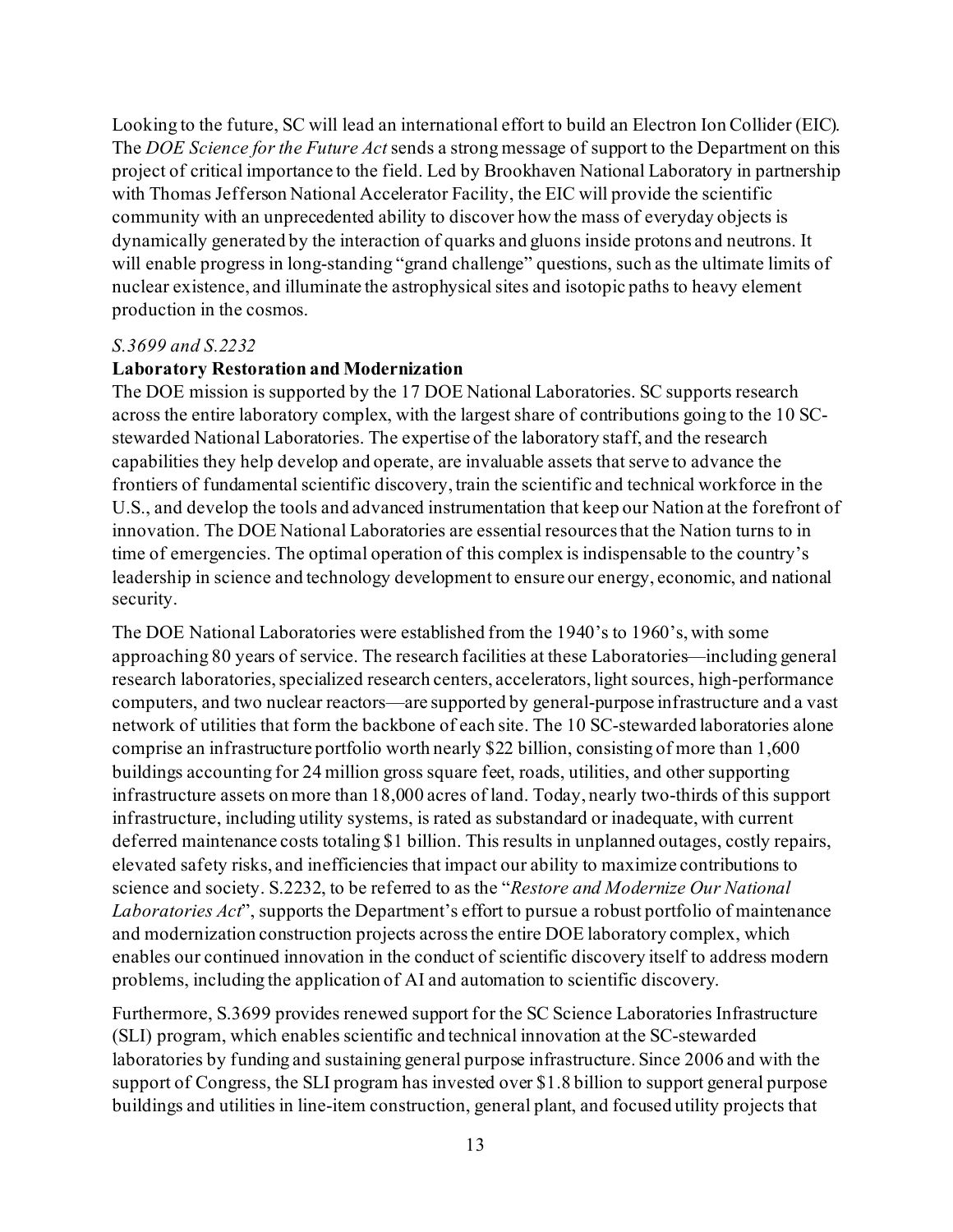have successfully provided modern, reliable, and mission-ready facilities and infrastructure to support the SC mission now and into the future. The Department's continued emphasis on addressing core infrastructure issues across the DOE laboratory complex will enhance the ability of these laboratories to continue delivering scientific and technical leadership for the next 80 years and beyond.

## *S. 3428*

Bill Number S. 3428, to be referred to as the Fission for the Future Act of 2022, supports the deployment of next generation advanced nuclear energy technologies by establishing a program at DOE that would provide additional Federal assistance for such efforts. Specifically, the bill prioritizes helping communities with retired or retiring fossil fuel generation facilities transition to a clean energy future using nuclear energy technology. This future includes non-electric applications for nuclear energy such as heating, hydrogen production, industrial processes, desalination, and isotope production. Furthermore, the support for fossil communities, Tribes, and institutions of higher education and workforce development in this bill is consistent with the Department's equity and justice considerations.

DOE currently supports efforts to deploy next generation advanced nuclear energy technology by leveraging retiring energy generation assets. For example, TerraPower recently announced siting of a Natrium reactor at a retiring coal plant in Wyoming. TerraPower has a cooperative agreement with DOE—specifically in the Office of Nuclear Energy's(NE) Advanced Reactor Demonstration Program—to advance this project. The partnership includes private sector companies, universities, and National Laboratories. This project is a great example of what successful public-private partnerships can achieve in advancing energy solutions.

# *H.R. 3119 and S. 2302*

The energy sector is uniquely critical—providing power and fuel on which all other U.S. critical infrastructure sectors depend to operate. A disruption in our energy system can have a devastating impact on national security, the U.S. economy, and the livelihoods of millions of Americans. We have experienced the devastating impacts of disruption through multiple events just this year. This mission of DOE's Cybersecurity, Energy Security, Emergency Response (CESER) and its responsibilities are critical, and it has been a goal of Secretary Granholm to strengthen the office, including with new leadership and renewed focus. It remains the Department's position that that emergency preparedness and management is best handled by a stable, professional set of employees who have developed relationships with industry partners. We do not want a learning curve when crises happen, and with extreme weather events escalating, having consistent, professional, nonpartisan leadership at the helm of this office is crucial. The Department looks forward to working with the Committee to support cyber and emergency response and protect the nation's grid and energy assets.

# *Conclusion*

Chairman Manchin, Ranking Member Barrasso, and members of the Committee, thank you again for the opportunity to speak about the Department in its science and advanced energy technology missions.